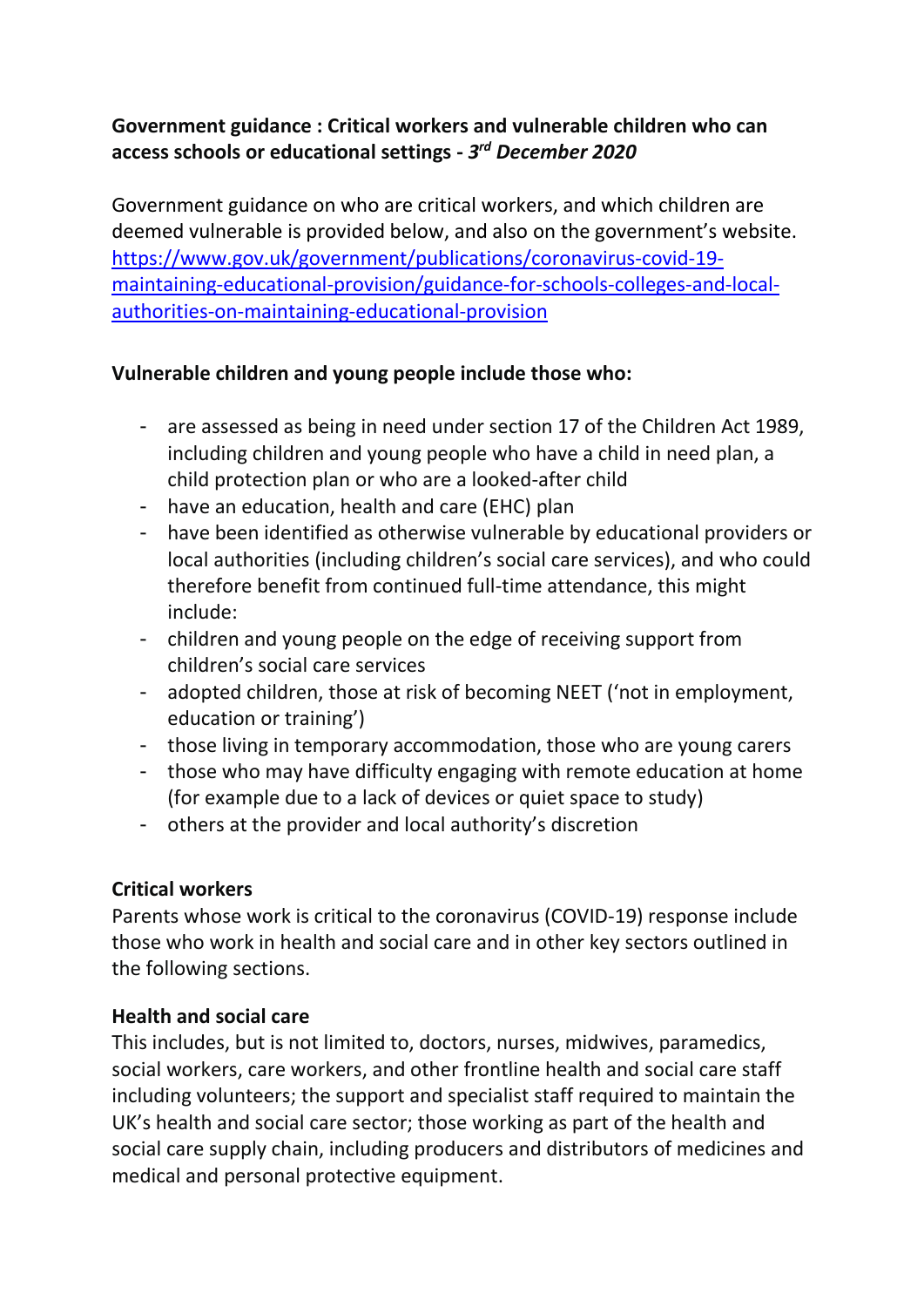### **Education and childcare**

- childcare
- support and teaching staff
- social workers
- specialist education professionals who must remain active during the coronavirus (COVID-19) response to deliver this approach

### **Key public services**

- those essential to the running of the justice system
- religious staff
- charities and workers delivering key frontline services
- those responsible for the management of the deceased
- journalists and broadcasters who are providing public service broadcasting

### **Local and national government**

- those administrative occupations essential to the effective delivery of the coronavirus (COVID-19) response
- or delivering essential public services, such as the payment of benefits, including in government agencies and arms length bodies

## **Food and other necessary goods, those involved in food**

- production
- processing
- distribution
- sale and delivery
- as well as those essential to the provision of other key goods (for example hygienic and veterinary medicines

### **Public safety and national security, including**:

- police and support staff
- Ministry of Defence civilians
- contractor and armed forces personnel (those critical to the delivery of key defence and national security outputs and essential to the response to the coronavirus (COVID-19) outbreak)